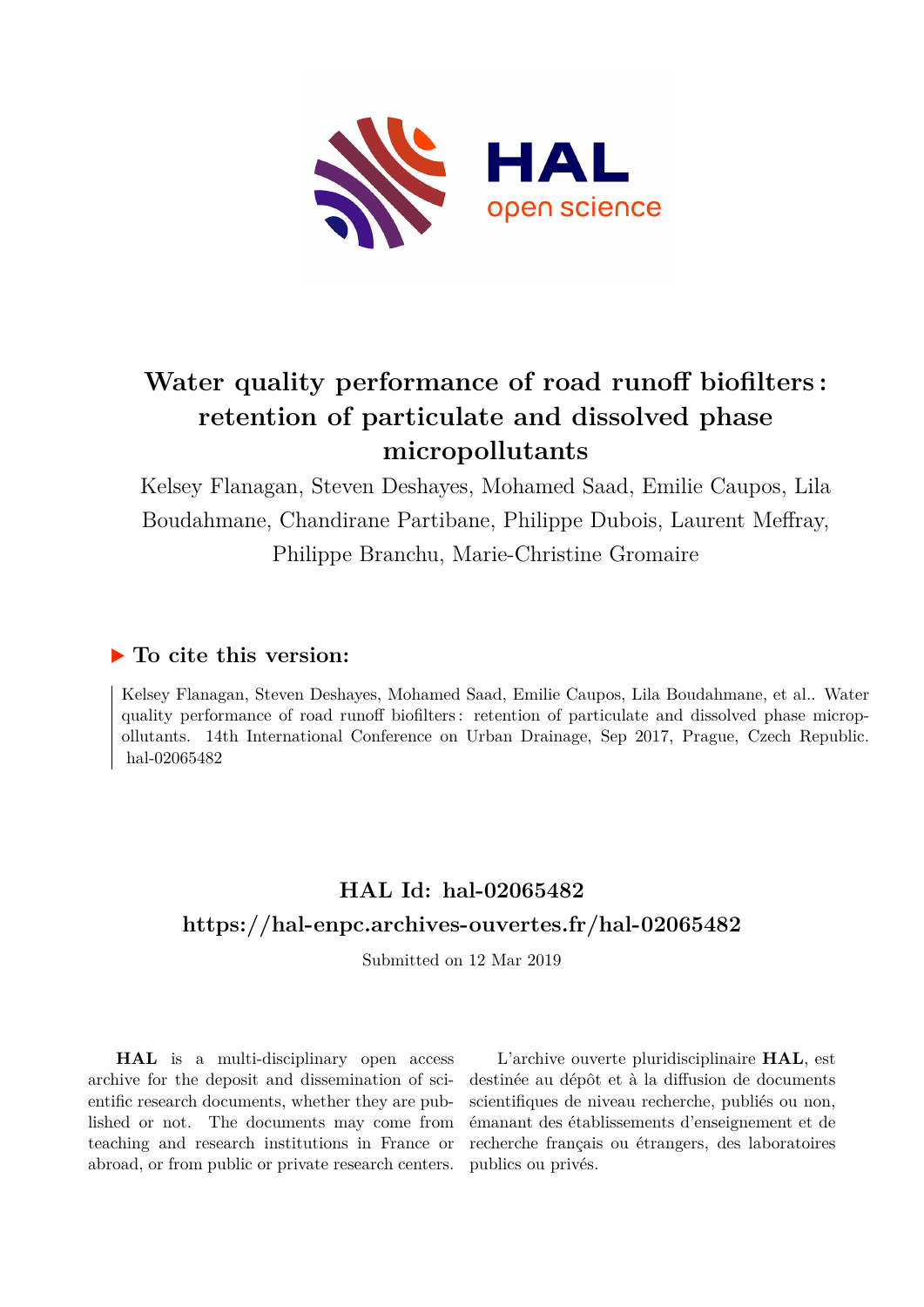# **Water quality performance of road runoff biofilters : retention of particulate and dissolved phase micropollutants**

Kelsey Flanagan<sup>1</sup>, Steven Deshayes<sup>1</sup>, Mohamed Saad<sup>1</sup>, Emilie Caupos<sup>1</sup>, Lila Boudahmane<sup>1</sup>, Chandirane Partibane<sup>1</sup>, Philippe Dubois<sup>1</sup>, Laurent Meffray<sup>2</sup>, Philippe Branchu<sup>2</sup>, Marie-Christine Gromaire<sup>1</sup>

<sup>1</sup>LEESU, UMR MA 102, École des Ponts, AgroParisTech, UPEC, UPE, Champs-sur-Marne, 6-8 avenue Blaise Pascal, Cité Descartes, 77455 Marne-la-Vallée Cedex 2, France[. kelsey.flanagan@enpc.fr](mailto:kelsey.flanagan@enpc.fr)

<sup>2</sup>CEREMA, 12 Rue Léon Teisserenc de Bort, 78190 Trappes, France. [philippe.branchu@cerema.fr](mailto:philippe.branchu@cerema.fr)

Thème : 4.1 Storm water controls and BMPs, LID, SUDS and WSUD

#### **Summary**

In order to study the treatment efficiency of a vegetative filter strip and a biofiltration swale, outlet event mean concentrations are compared with those in untreated road runoff for trace metals and organic micropollutants (polycyclic aromatic hydrocarbons, alkylphenols, bisphenol-A, phthalates), distinguishing between the particulate and dissolved phases. While particulate pollutants were generally well removed, leading to a good removal of total pollutants, performance was often poor for dissolved pollutants.

## **Introduction**

As awareness of the chronic contamination of road runoff by suspended solids, metals, nutrients and various organic micropollutants (Markiewicz et al., 2017) has grown, so has interest in strategies for its treatment. Notably, various soil-based, vegetated sustainable urban drainage systems (SUDS) are designed to reduce pollutant loads reaching water bodies (CIRIA, 2015). While studies have shown such systems to be effective in reducing macropollutants and trace metals, relatively few have addressed the retention organic micropollutants or distinguished between the dissolved and particulate phases, for which retention processes are different (LeFevre et al., 2014).

The present study seeks to characterize the in situ water quality improvement achieved by filtration of road runoff through the media of two soil-based SUDS for the particulate and dissolved phases of a wide range of macropollutants and micropollutants.

## **Materials and Methods**

#### **Site Description:**

The study site includes a vegetative filter strip (VFS) and a biofiltration swale (BFS), both of which drain water from the RD 212, a highway located in Compans, France in the Paris region. At both of these sites, water is collected from a drain beneath the filter media (a sandy loam) at a depth of 15 and 50 cm, respectively. Water quality is compared to untreated road runoff (RR) collected at another section of the same road (Fig. 1).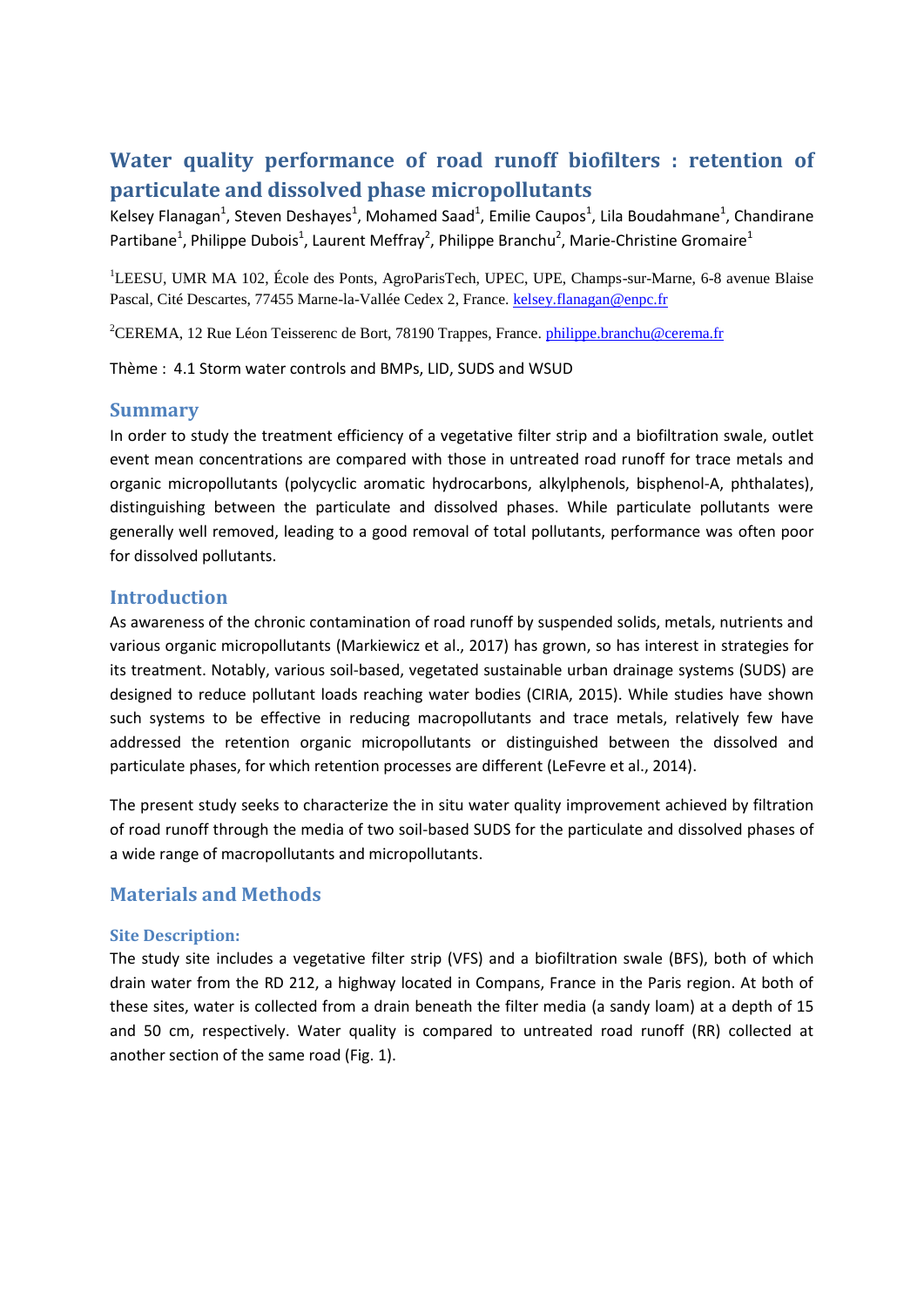

**Fig. 1**: The Compans experimental site

#### **Sampling and analysis:**

Water is collected in proportion to flow volume in order to achieve an event mean concentration (EMC). Sampling began in February 2016 for VFS and RR and in May 2016 for BFS; 12 events have been sampled thus far. While simultaneous sampling of all points was attempted, different starting dates and technical difficulties mean that not all data is paired. Samples are collected within 24h of each rain event and sent to partner laboratories within 24h of collection where they are immediately filtered to distinguish between dissolved and particulate phases. They are analyzed for pH, conductivity, turbidity, suspended solids (TSS), organic carbon, nutrients, 13 trace metals, 9 major ions, total hydrocarbons, 19 polycyclic aromatic hydrocarbons (PAH), bisphenol-A (BPA), 7 alkylphenols and 12 phthalates.

# **Results and Discussions**

Metals were found to be largely particulate in RR (medians of 95, 93 and 99% for Zn, Cu and Pb). Total EMCs in treated water were both much lower and less variable than those in found in RR (Fig. 2 a-c). However, retention of dissolved pollutants seems to be much less effective (Fig. 2 d-f). Indeed, dissolved VFS EMCs were often found to be higher than paired RR EMCs, indicating that the filter is actually leaching rather than retaining dissolved metals. BFS, a newer system (constructed in March 2016 v. September 2012 for VFS) with a greater media depth, does not show this effect. Total EMC reductions are thus driven by the retention of particulate pollutants.

Three PAHs were quantified at RR in both the particulate and dissolved phases for all events: Fluoranthene (Fluo), Pyrene (Pyr) and Phenanthrene (Phen). These contaminants are all mainly particulate in RR (97, 96 and 91% respectively), and total EMCs are found to decrease significantly in VFS and BFS (Fig. 3, a-c). VFS effectively reduces dissolved PAH EMCs (Fig. 3 d-f), though our evaluation is limited by the limit of quantification (LOQ). However, while BFS seems to retain Phen, both Fluo and Pyr EMCs increase drastically, likely due to leaching from construction materials, a hypothesis supported by decreases in these concentrations over time.

BPA, a more hydrophilic molecule, was found to be well retained in the dissolved fraction, with a reduction in median EMCs of 85% for VFS and 60% for BFS from those at RR (Fig. 4). Particulate analyses are in progress.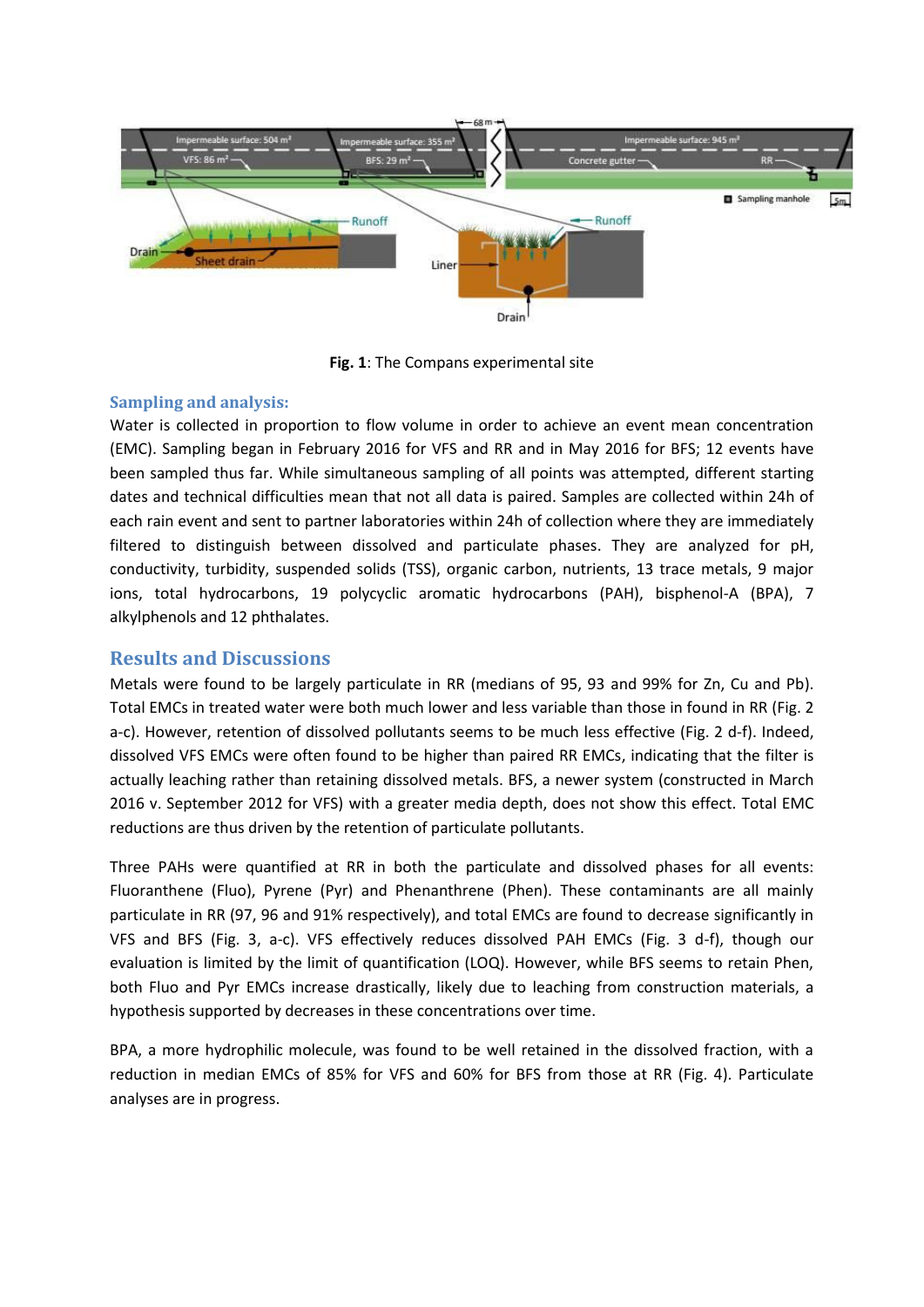

**Fig. 2**: Heavy metal event mean concentrations (EMCs)



**Fig. 3**: Polycyclic aromatic hydrocarbon (PAH) event mean concentrations (EMCs)